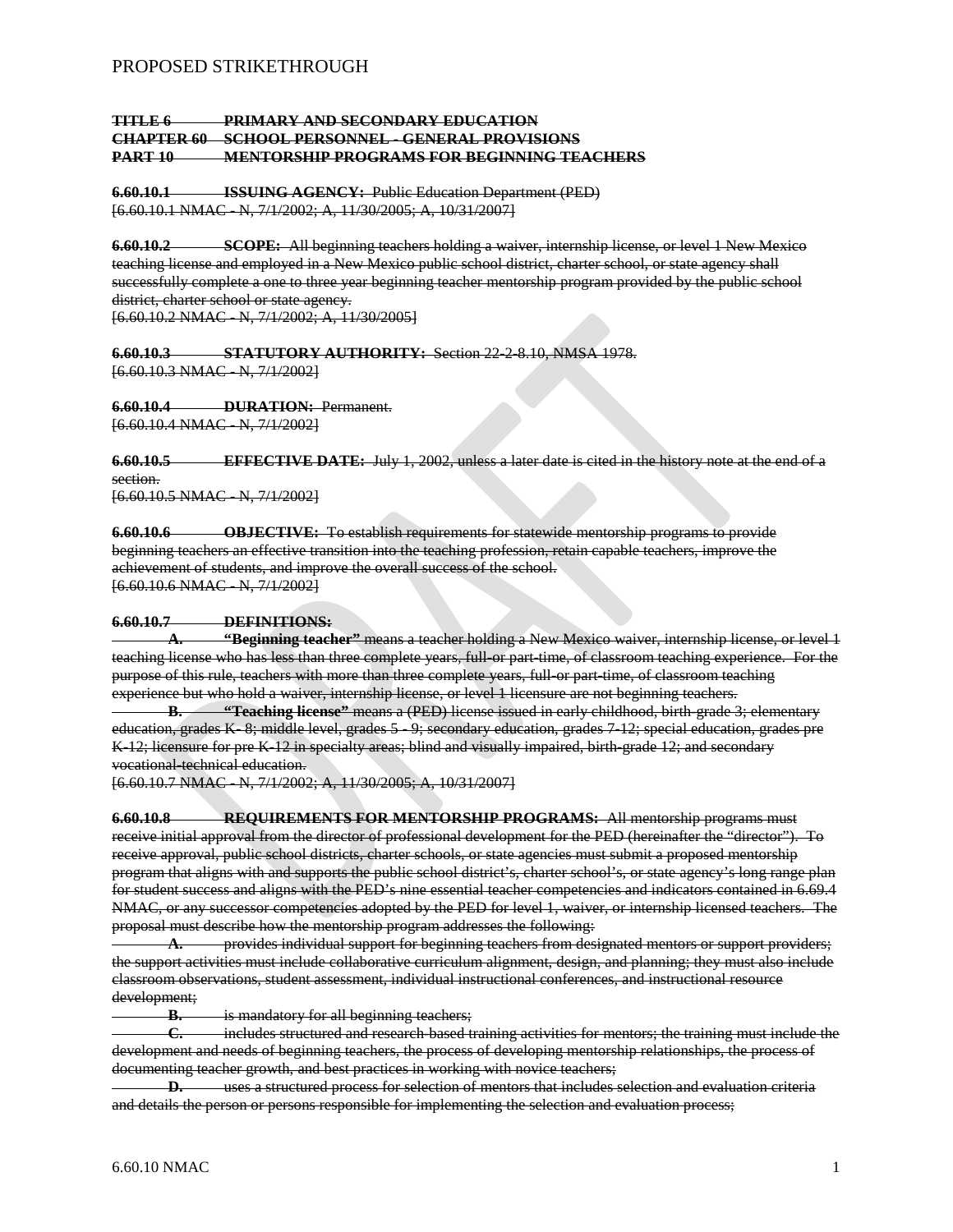# PROPOSED STRIKETHROUGH

**E.** provides compensation for mentors;

**F.** uses an ongoing, formative evaluation of beginning teachers for the improvement of teaching practice;

**G.** uses an ongoing summative evaluation of beginning teacher performance during the first one to three years of teaching, including an annual assessment of competence for continuing licensure and a final assessment of competence for teachers seeking level 2 licensure; evaluation of beginning teacher performance shall include annual review and progress reports during the mentorship program, collection of documented evidence of teacher growth and development, and summative assessment of level I teacher competencies;

**H.** has a process for addressing disputes or grievances between mentors and beginning teachers and for replacing mentors for good cause shown;

**I.** establishes a program that is at least one year in length but includes provisions whereby support for an additional two or three years can be provided to teachers who do not successfully complete the first year and continue to be employed in the public school district, charter school, or state agency; and

**J.** has documentation that describes how support was sought and obtained from the local school board, administrators, and other district and school personnel.

[6.60.10.8 NMAC - N, 7/1/2002; A, 11/30/2005]

**6.60.10.9 COMPLETION OF MENTORSHIP PROGRAM:** All beginning teachers must successfully complete a minimum of a one-year mentorship program to be eligible for a level 2 license. Successful completion of the program shall be documented on a form available from the professional licensure unit and shall be maintained in each teacher's licensure file in the professional licensure bureau (PLB). Under no circumstance shall a beginning teacher who is otherwise eligible to receive a level 2 license unless he or she has been certified as having successfully completed a mentorship program.

[6.60.10.9 NMAC - N, 7/1/2002; A, 10/31/2007]

**6.60.10.10 PROGRAM EVALUATION AND FUNDING:** All mentorship programs shall be evaluated locally every three years to determine the effectiveness of the program based on teacher retention. Annually the PED shall review and make public teacher retention rates statewide and by district. Annual state funding of local district mentorship programs shall be based on the number of beginning teachers who received mentorship services in the current school year as reported to the PED by the school districts annually on the 40th day of school, if funds are appropriated for that purpose by the legislature.

[6.60.10.10 NMAC - N, 7/1/2002; A, 11/30/2005; A, 10/31/2007]

**6.60.10.11 SAVINGS CLAUSE:** All mentorship programs submitted by a public school district, charter school, or state agency to comply with 6.60.3 NMAC, Alternative Licensure, and approved by the PED shall be deemed to be in compliance with Sections 1 through 9 of this rule. The director reserves the right to impose additional requirements to comply with Section 10 of 6.60.10 NMAC. [6.60.10.11 NMAC - N, 7/1/2002; A, 11/30/2005]

**HISTORY OF 6.60.10 NMAC:** [**RESERVED**]

### **TITLE 6 PRIMARY AND SECONDARY EDUCATION CHOOL PERSONNEL - GENERAL PROVISIONS PART 10 MENTORSHIP PROGRAMS FOR TEACHERS**

**6.60.10.1 ISSUING AGENCY:** Public Education Department, herein after the "department". [6.60.10.1 NMAC - Rp, 6.60.10.1 NMAC, 7/1/2019]

**6.60.10.2 SCOPE:** Applies to all New Mexico public school districts, charter schools, or state educational institutions. First-year teachers shall successfully complete a minimum one-year teacher mentorship program provided by the public school district, charter school or state educational institution. If any part or application of this rule is held invalid, the remainder of the rule or its application in other situations shall not be affected. [6.60.10.2 NMAC - Rp, 6.60.10.2 NMAC, 7/1/2019]

**6.60.10.3 STATUTORY AUTHORITY:** Sections 22-2-1 and 22-10A-9 NMSA 1978. [6.60.10.3 NMAC - Rp, 6.60.10.3 NMAC, 7/1/2019]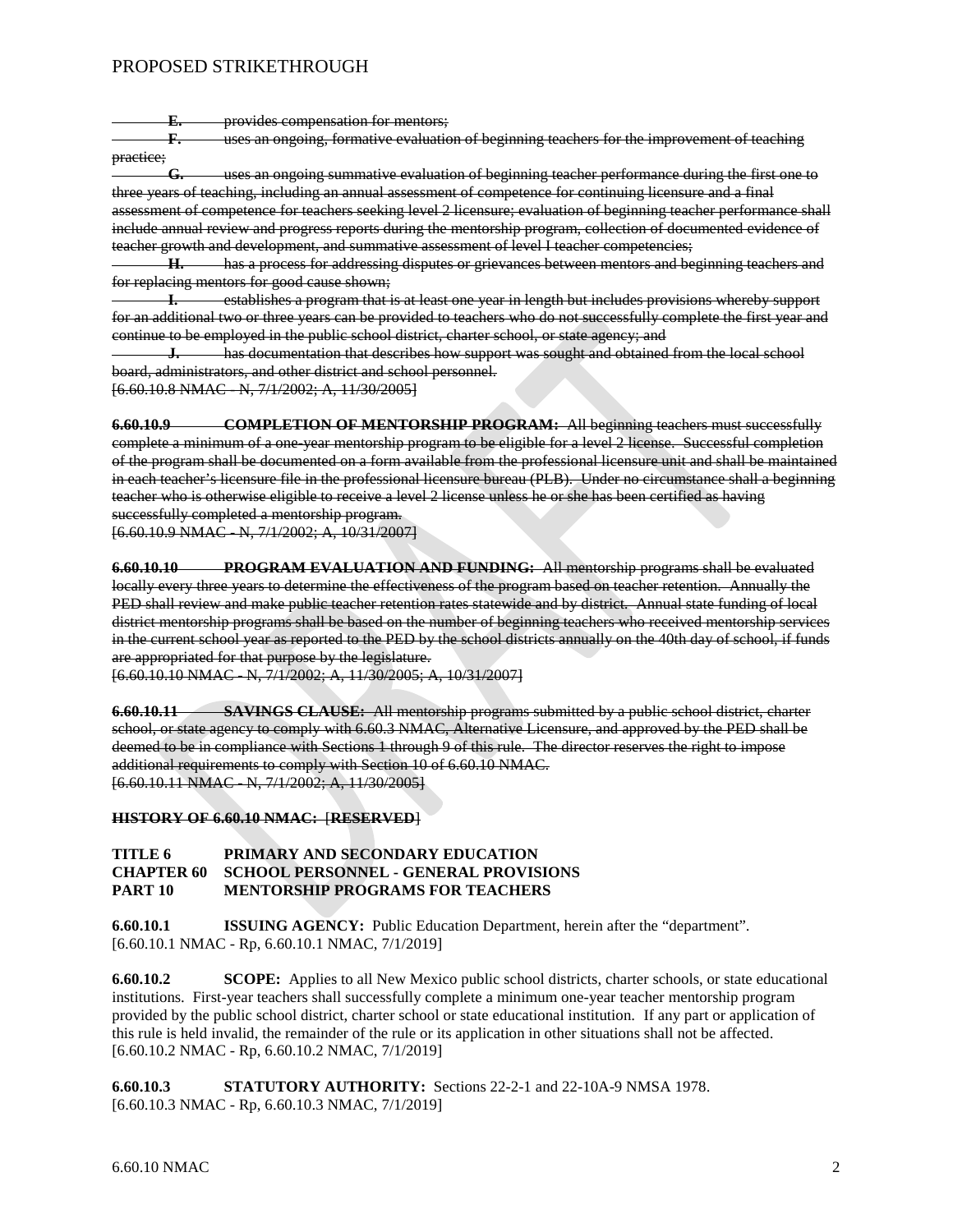#### **6.60.10.4 DURATION:** Permanent.

[6.60.10.4 NMAC - Rp, 6.60.10.4 NMAC, 7/1/2019]

**6.60.10.5 EFFECTIVE DATE:** July 1, 2019, unless a later date is cited at the end of a section. [6.60.10.5 NMAC - Rp, 6.60.10.5 NMAC, 7/1/2019]

**6.60.10.6 OBJECTIVE:** To establish requirements for teacher mentorship programs that improve teacher practice, achievement of their students, and overall performance of their school.  $[6.60.10.6 \text{ NMAC} - \text{Rp}, 6.60.10.6 \text{ NMAC}, 7/1/2019]$ 

# **6.60.10.7 DEFINITIONS:**

**A. "First-year teacher"** means a teacher in their first year of teaching in a New Mexico public school as a teacher of record, holding a level 1 or alternative New Mexico teaching license. Public school districts and charters may, at their discretion, extend this definition to include teachers in their first year as teacher of record in their school who may have had prior teaching experience in another school.

**B**. **"Director"** means the director of the educator quality division for the public education department.

**C. "Designated mentor"** means a level 2 or level 3 teacher who has earned an effectiveness rating of highly effective or exemplary as determined by the state's educator effectiveness evaluation system, NMTEACH, as outlined in 6.69.8 NMAC, for the previous two consecutive reports, or who is assigned by the department in situations where no qualifying mentor is available.

**D. "Teaching license"** means a department license issued in any of the following:

- **(1)** birth pre-K;
- **(2)** pre-K grade 3;
- **(3)** grades K- 8;
- **(4)** grades 5 9;
- **(5)** grades 7-12;
- **(6)** special education grades pre K-12;
- **(7)** licensure for pre K-12 in specialty areas;
- **(8)** blindness and visual impairment birth grade 12;<br>**(9)** secondary vocational-technical education; or
- **(9)** secondary vocational-technical education; or
- **(10)** deaf and hard of hearing.

[6.60.10.7 NMAC - Rp, 6.60.10.7 NMAC, 7/1/2019]

**6.60.10.8 REQUIREMENTS FOR TEACHER MENTORSHIP PROGRAMS:** All mentorship programs must receive initial approval from the director prior to the first year of implementation and each year thereafter. To receive approval, public school districts, charter schools, or state educational institutions shall submit a proposed teacher mentorship program that aligns with and supports the public school district's, charter school's, or state educational institution's long range plan for student success. Teacher mentorship programs shall align with all competencies outlined in the state's educator effectiveness evaluation system, NMTEACH, in accordance with 6.69.8 NMAC, and all other competencies outlined in department regulation and guidance. The proposal shall describe how this mandatory teacher mentorship program for first-year teachers addresses the following.

**A.** Individual support for first-year teachers from designated mentors shall be aligned to all competencies outlined in the NMTEACH system and also include, at a minimum:

(1) instructional material development in alignment with department-approved standards;<br>(2) culturally and linguistically responsive, as defined by the department, lesson planning

**(2)** culturally and linguistically responsive, as defined by the department, lesson planning and lesson design appropriate for all diverse learners, including English learners and students with disabilities;

**(3)** development and administration of formative and benchmark student academic

assessments;

**(4)** individual instructional conferences with students;

**(5)** individual conferences with parents and families, specifically to discuss student achievement, assessment scores, and college and career and readiness; and

**(6)** classroom observation protocol.

**B.** Structured and evidence-based training activities for designated mentors, which shall include the following, at a minimum: